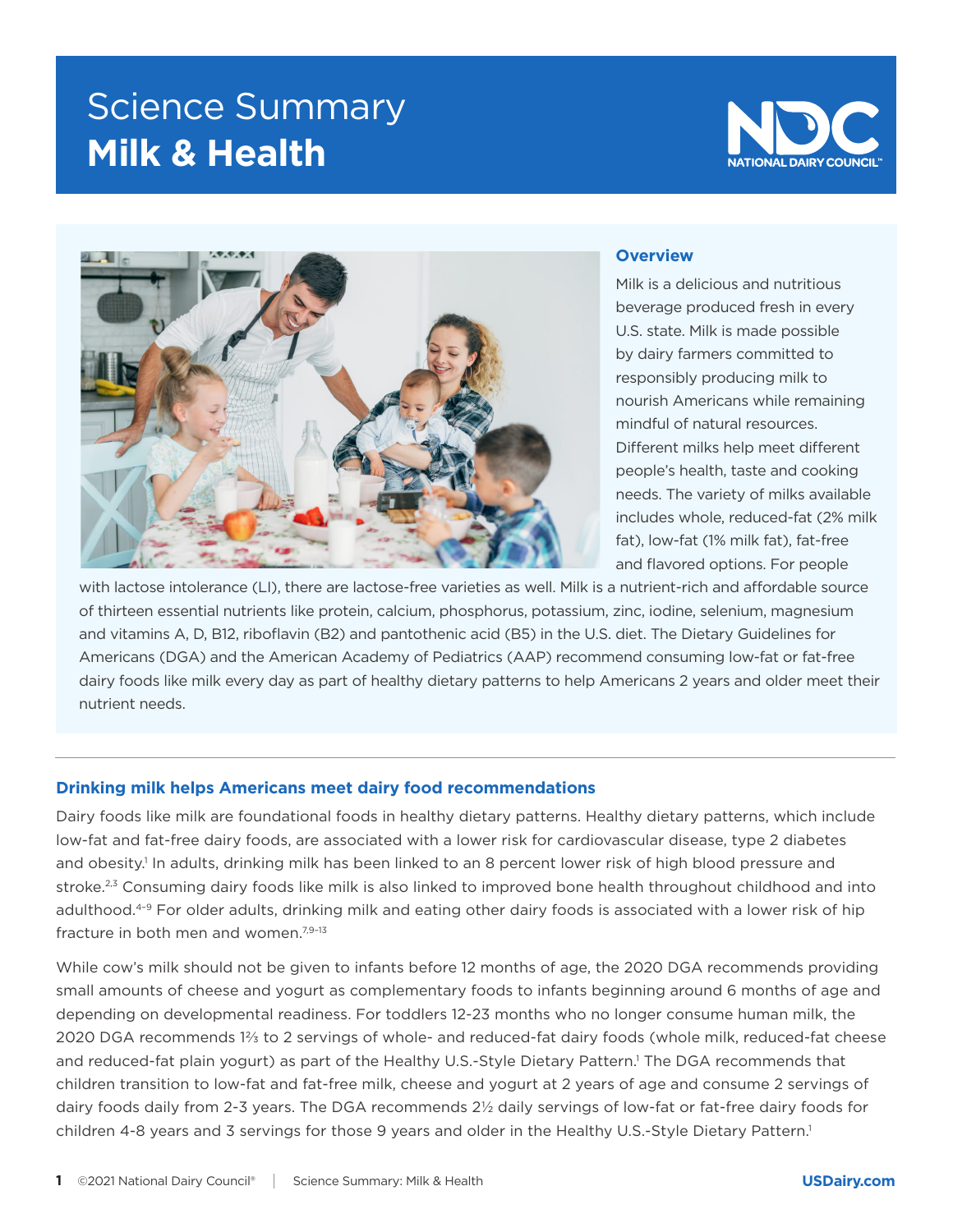

Young children come the closest to meeting DGA recommendations. Toddlers 12-23 months consume 2½ servings of dairy foods per day, on average, most of which is milk.<sup>1</sup> Dairy consumption tends to fall below recommendations by the time children go to school, and this trend carries forward through adolescence and into adulthood.14 American adults 19 years and older typically consume only 1½ servings of dairy foods daily, about half of which is milk.<sup>15</sup> Encouraging adults and children to add 1 more daily serving of dairy foods like milk to their dietary pattern is a practical way to help meet dairy recommendations.<sup>16,17</sup>

## **Drinking milk helps Americans get the essential nutrients their bodies need**

Milk makes important nutrient contributions to the U.S. diet.<sup>18-20</sup> Adults and children 2 years and older who meet dairy recommendations are less likely to be below recommendations for a number of essential nutrients including calcium, magnesium, phosphorus, protein, riboflavin, vitamin A, vitamin B12, vitamin D, selenium, potassium and choline.<sup>21</sup>

Milk is also the leading food source of three nutrients of public health concern (calcium, vitamin D, potassium) for children 2-18 years and is the leading food source of calcium and vitamin D for all Americans over the age of 2.<sup>15</sup> Milk provides, on average, over 34 percent of the daily vitamin D intake, 19 percent of the daily calcium intake and 9 percent of the daily potassium intake of Americans 2 years and older.<sup>15</sup> For school-age children and adults, adding 1 more serving of low-fat or fat-free dairy foods every day to their current dietary patterns would help meet nutrient needs.<sup>16,17</sup>

# **Nutrients from milk are difficult to replace with most milk alternatives**

Many alternative beverages to milk are available but often are not nutritionally equivalent to milk.<sup>22</sup> Milk contains 8 grams of high-quality protein per 8-ounce cup serving, while almond, rice and coconut "milks" contain 1 or fewer grams of protein per serving, unless fortified.<sup>23\*</sup> Proteins from animal food sources like milk are complete and highquality because they provide all amino acids. Proteins from plant sources vary in quality.<sup>24</sup> Although the DGA includes soy beverages and yogurt in the dairy group if they are fortified with calcium and vitamins A and D, these fortified soy alternatives are not commonly consumed by Americans and contribute very little nutrition to the average U.S. diet.<sup>1,15</sup> Milk is also an affordable source of key nutrients like calcium and vitamin D.<sup>25</sup> Other beverages, like calcium-fortified orange juice, are not nutritionally equivalent to milk and are more expensive sources of calcium.<sup>25</sup> The DGA notes that alternative beverages, such as almond, rice, coconut and hemp "milks," are also not nutritionally equivalent to milk and are therefore not included in the dairy group.<sup>1</sup>

#### **Drinking milk every day is a healthy habit for children to develop**

Beverages make important contributions to children's nutrition.14,18 As children get older, they tend to choose less nutritious beverages, like sugar-sweetened beverages (SSBs), instead of milk.14 The 2020 DGA recommends choosing water and unsweetened beverages like 100% fruit or vegetable juice or low-fat or fat-free milk or fortified soy beverages within healthy dietary patterns in place of SSBs like soda, fruit drinks, sports and energy drinks.<sup>1</sup> SSBs contribute 25 percent of added sugars in the diets of children 2-5 years<sup>18</sup> and up to 50 percent of added sugars in the diets of adolescents.<sup>26</sup> Flavored milk contributes, on average, approximately 5-6 percent of added sugars<sup>18</sup> to

\* FDC IDs: Almond beverage: 174832; Rice beverage: 171942; Coconut beverage: 174116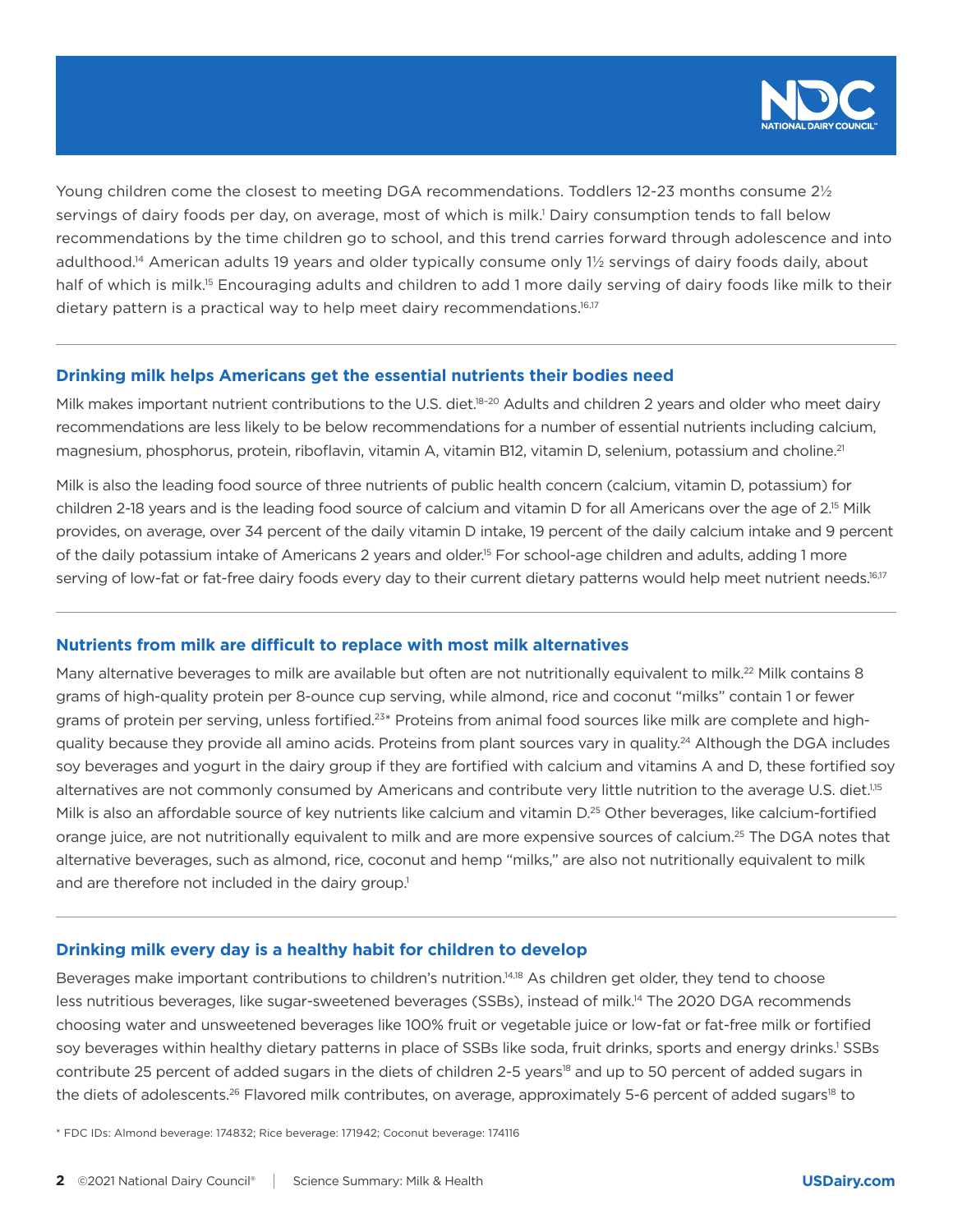

the diets of children 2-11 years and only 2 percent of added sugars for adolescents.<sup>26</sup> Through the School Breakfast Program and the National School Lunch Program, schools can offer low-fat and fat-free plain and flavored milks.<sup>27,28</sup> Children who eat school meals (breakfast or lunch) every day report consuming more servings of dairy foods and, subsequently, consume more calcium than children who do not regularly eat school meals.<sup>29</sup> School-aged children who drink flavored milk tend to have higher milk<sup>30</sup> and nutrient consumption (calcium and magnesium), but not necessarily higher added sugars intake, than children who drink only plain milk.<sup>31</sup> Drinking milk is an important habit to develop in childhood and carry forward into adulthood.

#### **What to know about lactose intolerance and milk allergy**

Some people feel discomfort after drinking milk, which may be due to LI or possibly milk allergy (MA). Individuals who are sensitive to lactose ("lactose intolerant") do not make enough lactase, an enzyme that breaks down lactose during digestion.<sup>32,33</sup> People with LI may experience discomfort like bloating or gas after consuming some dairy products. LI is different from MA, which is an immune reaction to milk protein(s) that can manifest with several different symptoms.<sup>34</sup> While MA is most common among young children, children often "outgrow" MA by early adolescence.<sup>35,36</sup> LI is less common among young children.<sup>33</sup> Dairy avoidance, whether due to MA, LI or other reasons, can lead to inadequate consumption of important nutrients.<sup>32,33</sup> While both MA and LI should be diagnosed and treated by a doctor, people with MA should avoid dairy foods<sup>35</sup> and ensure their diet includes other sources of the essential nutrients contained in dairy foods. Management strategies, like selecting lactose-free milk, consuming dairy foods in smaller servings and eating dairy foods with other foods can help most people with LI continue to enjoy dairy.<sup>33</sup>

Note: One serving refers to 1 cup-equivalent. For milk, 1 cup-equivalent equals 1 cup

#### **References**

- 1 USDA and HHS. 2020-2025 Dietary Guidelines for Americans.; 2020. https://www.dietaryguidelines.gov/sites/default/files/2020-12/Dietary\_Guidelines\_ for\_Americans\_2020-2025.pdf.
- 2 Soedamah-Muthu SS, de Goede J. Dairy Consumption and Cardiometabolic Diseases: Systematic Review and Updated Meta-Analyses of Prospective Cohort Studies. Curr Nutr Rep. 2018;7(4):171-182. doi:10.1007/s13668-018-0253-y
- <sup>3</sup> Buendia JR, Li Y, Hu FB, et al. Regular Yogurt Intake and Risk of Cardiovascular Disease Among Hypertensive Adults. Am J Hypertens. 2018;31(5):557-565. doi:10.1093/ajh/hpx220
- 4 Kouvelioti R, Josse AR, Klentrou P. Effects of Dairy Consumption on Body Composition and Bone Properties in Youth: A Systematic Review. Curr Dev Nutr. 2017;1(8):e001214. doi:10.3945/cdn.117.001214
- 5 de Lamas C, de Castro MJ, Gil-Campos M, Gil Á, Couce ML, Leis R. Effects of Dairy Product Consumption on Height and Bone Mineral Content in Children: A Systematic Review of Controlled Trials. Adv Nutr. 2018;10(2):S88-S96. doi:10.1093/advances/nmy096
- 6 Matia-Martin P, Torrego-Ellacuria M, Larrad-Sainz A, Fernandez-Perez C, Cuesta-Triana F, Rubio-Herrera MA. Effects of Milk and Dairy Products on the Prevention of Osteoporosis and Osteoporotic Fractures in Europeans and Non-Hispanic Whites from North America: A Systematic Review and Updated Meta-Analysis. Adv Nutr. 2019;10(2):S120-S143.
- 7 Ong AM, Kang K, Weiler HA, Morin SN. Fermented Milk Products and Bone Health in Postmenopausal Women: A Systematic Review of Randomized Controlled Trials, Prospective Cohorts, and Case-Control Studies. Adv Nutr. 2020;11(2):251-265. doi:10.1093/advances/nmz108
- 8 Savaiano DA, Hutkins RW. Yogurt, cultured fermented milk, and health: a systematic review. Nutr Rev. 2020;0(0):1-16. doi:10.1093/nutrit/nuaa013
- 9 Shi Y, Zhan Y, Chen Y, Jiang Y. Effects of dairy products on bone mineral density in healthy postmenopausal women: a systematic review and metaanalysis of randomized controlled trials. Arch Osteoporos. 2020;15(1):1-8. doi:10.1007/s11657-020-0694-y
- <sup>10</sup> Hidayat K, Du X, Shi BM, Qin LQ. Systematic review and meta-analysis of the association between dairy consumption and the risk of hip fracture: critical interpretation of the currently available evidence. Osteoporos Int. 2020;31(8):1411-1425. doi:10.1007/s00198-020-05383-3
- 11 Fabiani R, Naldini G, Chiavarini M. Dietary patterns in relation to low bone mineral density and fracture risk: A systematic review and meta-analysis. Adv Nutr. 2019;10(2):219-236. doi:10.1093/advances/nmy073